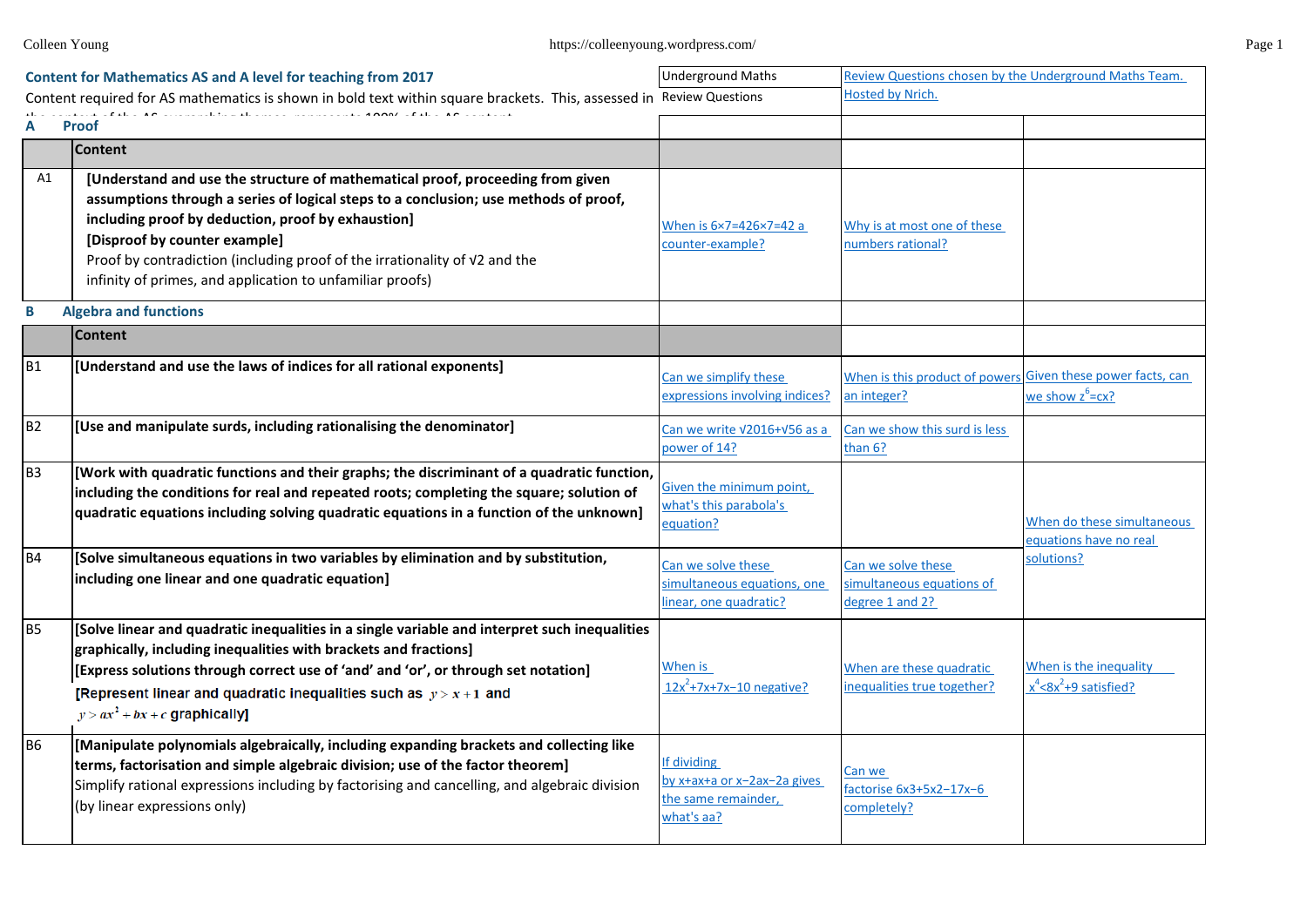| <b>B7</b>      | [Understand and use graphs of functions; sketch curves defined by<br>simple equations including polynomials], the modulus of a linear function,<br>$[y = \frac{a}{x}]$ and $y = \frac{a}{x^2}$ (including their vertical and horizontal asymptotes);<br>interpret algebraic solution of equations graphically; use intersection<br>points of graphs to solve equations]<br>[Understand and use proportional relationships and their graphs] | Can we sketch the<br>graph $y=x3-x^2-x+1$ ? |  |
|----------------|---------------------------------------------------------------------------------------------------------------------------------------------------------------------------------------------------------------------------------------------------------------------------------------------------------------------------------------------------------------------------------------------------------------------------------------------|---------------------------------------------|--|
|                |                                                                                                                                                                                                                                                                                                                                                                                                                                             |                                             |  |
| B <sub>8</sub> | Understand and use composite functions; inverse functions and their graphs                                                                                                                                                                                                                                                                                                                                                                  |                                             |  |
| <b>B9</b>      | [Understand the effect of simple transformations on the graph of<br>$y = f(x)$ including sketching associated graphs:<br>$y = af(x), y = f(x) + a, y = f(x + a), y = f(ax)$ ], and combinations of these<br>transformations                                                                                                                                                                                                                 |                                             |  |
| <b>B10</b>     | Decompose rational functions into partial fractions (denominators not more complicated<br>than squared linear terms and with no more than 3 terms, numerators constant or linear)                                                                                                                                                                                                                                                           |                                             |  |
| <b>B11</b>     | Use of functions in modelling, including consideration of limitations and refinements of the<br>models                                                                                                                                                                                                                                                                                                                                      |                                             |  |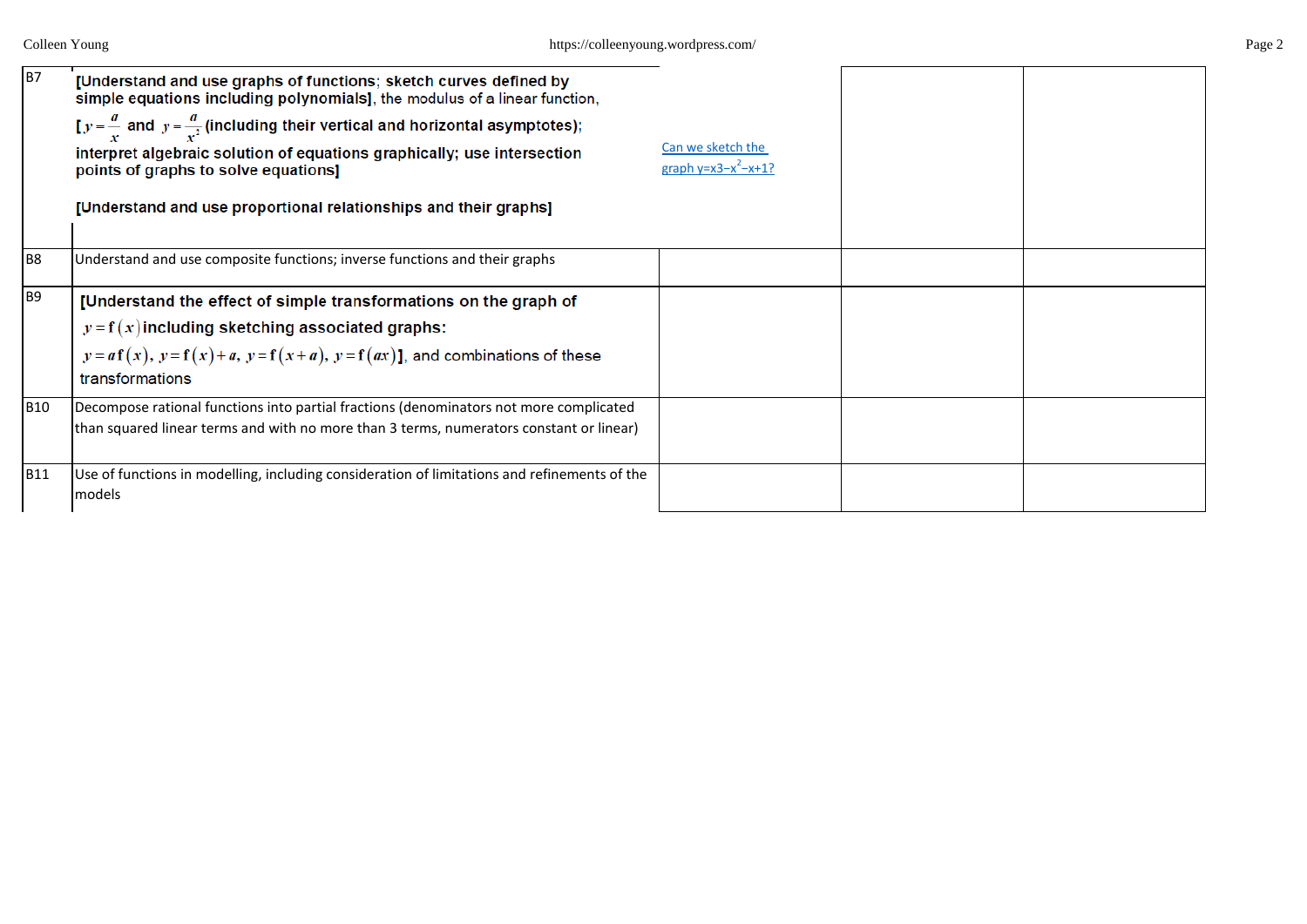| C              | Coordinate geometry in the (x,y) plane                                                                                                                                                                                                                                                                                                                                                                 |                                                                     |                                                                        |                                                                                  |
|----------------|--------------------------------------------------------------------------------------------------------------------------------------------------------------------------------------------------------------------------------------------------------------------------------------------------------------------------------------------------------------------------------------------------------|---------------------------------------------------------------------|------------------------------------------------------------------------|----------------------------------------------------------------------------------|
|                | <b>Content</b>                                                                                                                                                                                                                                                                                                                                                                                         |                                                                     |                                                                        |                                                                                  |
|                | $ C1 $ [Understand and use the equation of a straight line, including the forms<br>$y - y_1 = m(x - x_1)$ and $ax + by + c = 0$ ; gradient conditions for two straight<br>lines to be parallel or perpendicular]<br>[Be able to use straight line models in a variety of contexts]                                                                                                                     | Can we find a rectangle from<br>two vertices and a diagonal?        | Can we find the point midway<br>between an intersection and a<br>line? | Given a right angle and the<br>equations of two sides, can we<br>find the third? |
|                | $ C2 $ [Understand and use the coordinate geometry of the circle including using the equation of a                                                                                                                                                                                                                                                                                                     |                                                                     |                                                                        |                                                                                  |
|                | circle in the form $(x + a)^2 + (y + b)^2 = r^2$ ; completing the square to find the centre and<br>radius of a circle; use of the following properties:<br>the angle in a semicircle is a right angle<br>the perpendicular from the centre to a chord bisects the chord<br>the radius of a circle at a given point on its circumference is perpendicular to the tangent to<br>the circle at that point | Can we show that these two<br>circles touch?                        | Can we show that these four<br>points lie on a circle?                 |                                                                                  |
|                | Understand and use the parametric equations of curves and conversion between Cartesian and<br>parametric forms                                                                                                                                                                                                                                                                                         | What's the locus of the<br>intersection of these variable<br>lines? |                                                                        |                                                                                  |
| C <sub>4</sub> | Use parametric equations in modelling in a variety of contexts                                                                                                                                                                                                                                                                                                                                         |                                                                     |                                                                        |                                                                                  |
| D              | <b>Sequences and series</b>                                                                                                                                                                                                                                                                                                                                                                            |                                                                     |                                                                        |                                                                                  |
|                | <b>Content</b>                                                                                                                                                                                                                                                                                                                                                                                         |                                                                     |                                                                        |                                                                                  |
| D <sub>1</sub> | [Understand and use the binomial expansion of $(a + bx)^n$ for positive<br>integer $n$ ; the notations $n!$ and $nCr$ ; link to binomial probabilities]<br>Extend to any rational $n$ , including its use for approximation; be aware that the<br>expansion is valid for $\left \frac{bx}{a}\right  < 1$ . (proof not required)                                                                        | Can we use a binomial<br>expansion to evaluate<br>$(193/4)^6$       | Can we estimate a difference<br>of eighth powers?                      | Which power of xx has the<br>greatest coefficient?                               |
|                | D2 Work with sequences including those given by a formula for the n th term and those generated<br>by a simple relation of the form $x_{n+1} = f(x_n)$ ; increasing sequences; decreasing sequences;<br>periodic sequences                                                                                                                                                                             | What is this multiple of 13's<br>final digit?                       |                                                                        |                                                                                  |
|                | D3 Understand and use sigma notation for sums of series                                                                                                                                                                                                                                                                                                                                                |                                                                     |                                                                        |                                                                                  |
|                | D4 Understand and work with arithmetic sequences and series, including the formulae for nth<br>term and the sum to n terms                                                                                                                                                                                                                                                                             | When does the sum of this<br>series equal 6060?                     |                                                                        |                                                                                  |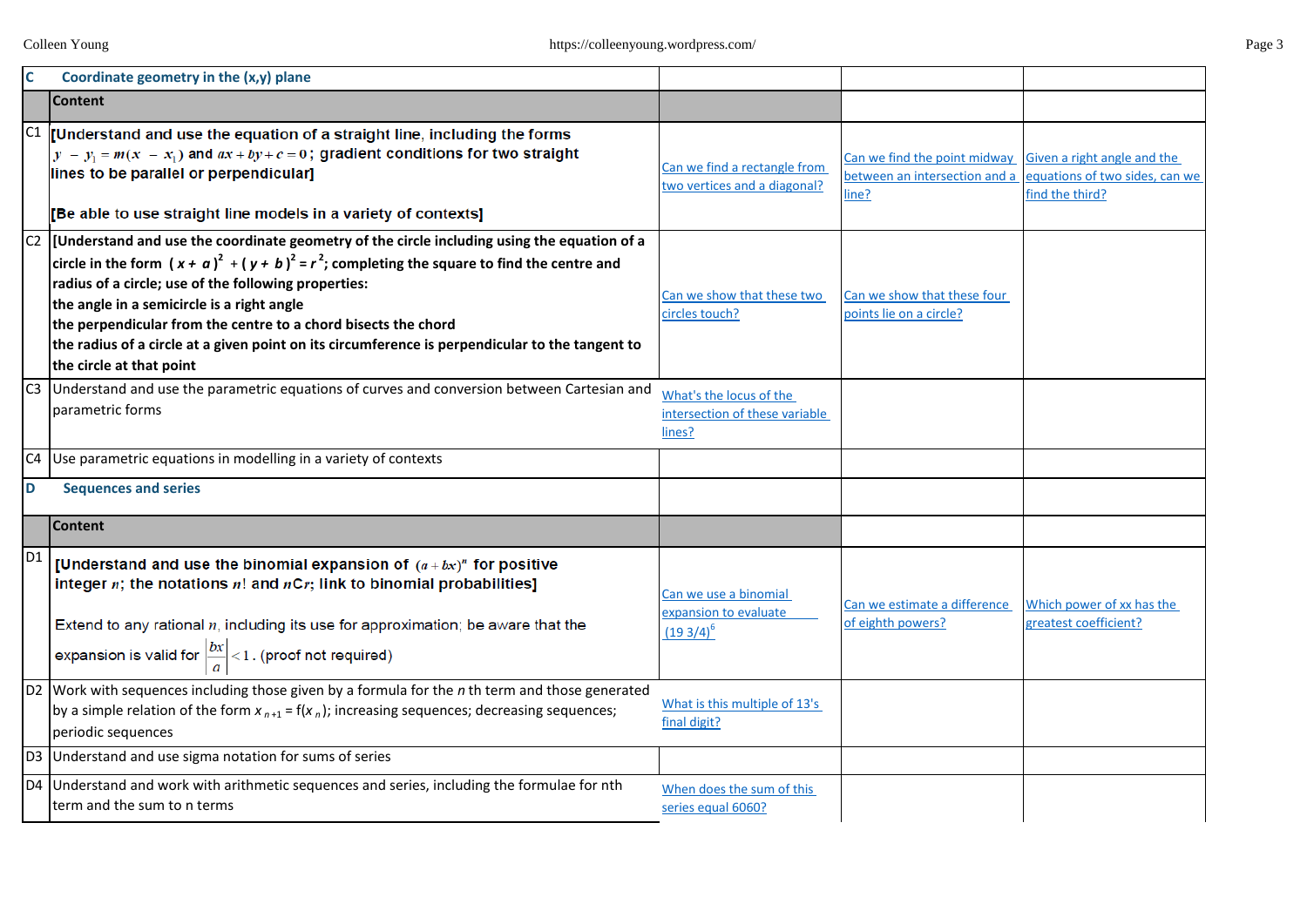| D5 Understand and work with geometric sequences and series including the formulae for the n th<br>term and the sum of a finite geometric series; the sum to infinity of a convergent geometric<br>series, including the use of $ r  < 1$ ; modulus notation | Can we sum the first 2n terms<br>of 1, 1, 2, 1/2, 4, 1/4, 8, 1/8, ? |  |
|-------------------------------------------------------------------------------------------------------------------------------------------------------------------------------------------------------------------------------------------------------------|---------------------------------------------------------------------|--|
| D6 Use sequences and series in modelling                                                                                                                                                                                                                    |                                                                     |  |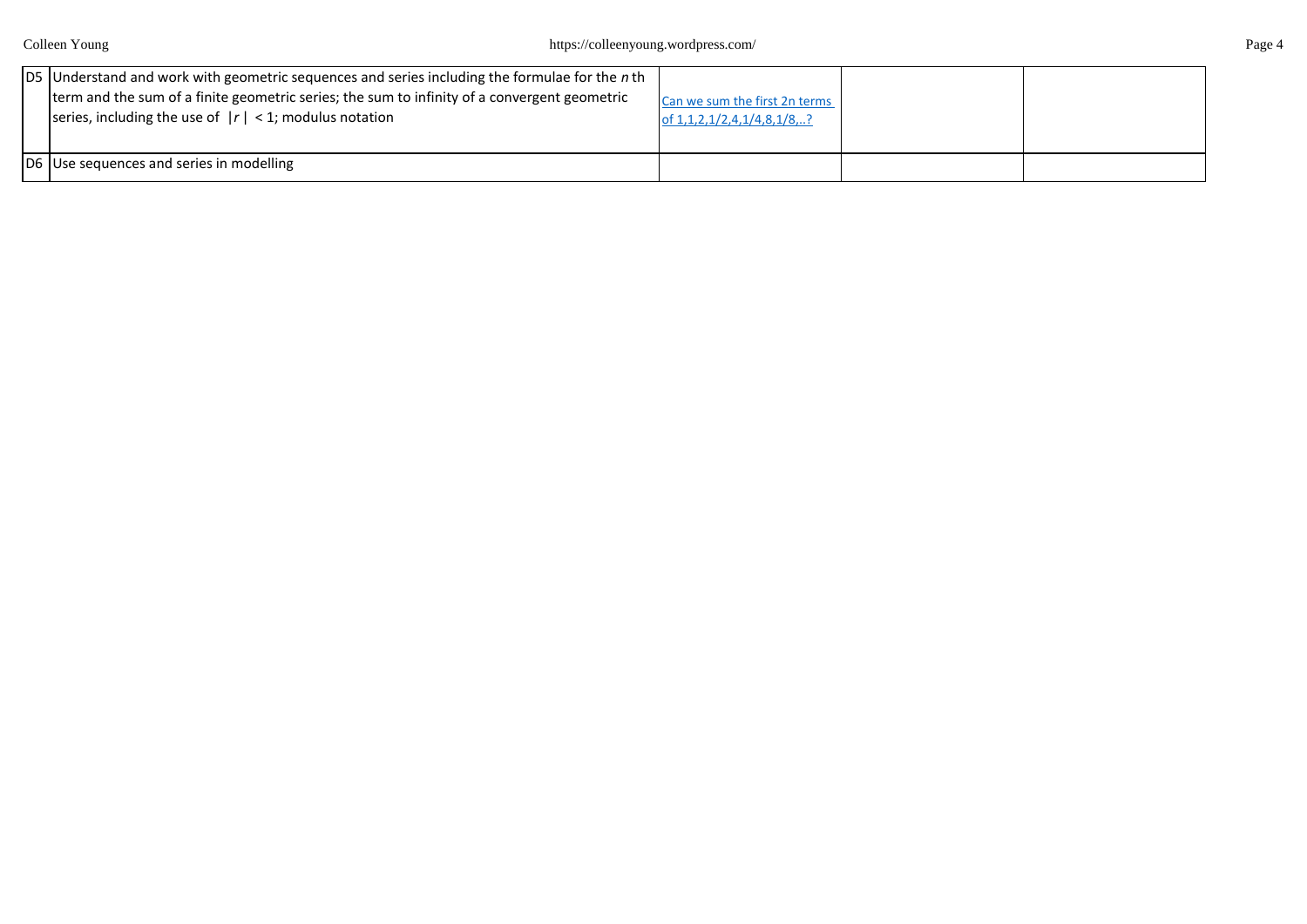|                | <b>Trigonometry</b>                                                                                                                                                                                                      |                                                                             |                                                                           |                                                             |
|----------------|--------------------------------------------------------------------------------------------------------------------------------------------------------------------------------------------------------------------------|-----------------------------------------------------------------------------|---------------------------------------------------------------------------|-------------------------------------------------------------|
|                | <b>Content</b>                                                                                                                                                                                                           |                                                                             |                                                                           |                                                             |
|                | $E1$ [Understand and use the definitions of sine, cosine and tangent for all arguments; the sine<br>and cosine rules; the area of a triangle in the form<br>$tan C$ ]                                                    | Are any of these four trig<br>expressions equal to each<br>other?           | How are these three angles<br>connected?                                  | How much of this log is below<br>the surface?               |
|                | Work with radian measure, including use for arc length and area of sector                                                                                                                                                |                                                                             |                                                                           |                                                             |
|                |                                                                                                                                                                                                                          | Can we find the area between<br>three touching circles?                     |                                                                           |                                                             |
|                | $E2$ Understand and use the standard small angle approximations of sine, cosine<br>and tangent                                                                                                                           |                                                                             |                                                                           |                                                             |
|                | $\sin \theta \approx \theta$ , $\cos \theta \approx 1 - \frac{\theta^2}{2}$ , $\tan \theta \approx \theta$ where $\theta$ is in radians                                                                                  |                                                                             |                                                                           |                                                             |
|                | $E3$ [Understand and use the sine, cosine and tangent functions; their<br>graphs, symmetries and periodicity]                                                                                                            | What's the result when we<br>reflect y=sinxy=sinxtwice                      | An exact value for sin15                                                  | Which of these log and trig<br>expressions is the largest?  |
|                | Know and use exact values of sin and cos for 0, $\frac{\pi}{6}, \frac{\pi}{4}, \frac{\pi}{3}, \frac{\pi}{2}, \pi$ and                                                                                                    |                                                                             |                                                                           |                                                             |
|                | multiples thereof, and exact values of tan for 0, $\frac{\pi}{6}, \frac{\pi}{4}, \frac{\pi}{3}, \pi$ and multiples                                                                                                       |                                                                             |                                                                           |                                                             |
|                | thereof                                                                                                                                                                                                                  |                                                                             |                                                                           |                                                             |
|                | E4 Understand and use the definitions of secant, cosecant and cotangent and of arcsin, arccos and<br>arctan; their relationships to sine, cosine and tangent; understanding of their graphs; their<br>ranges and domains |                                                                             |                                                                           |                                                             |
|                | [Understand and use $\tan \theta = \frac{\sin \theta}{\cos \theta}$ ]                                                                                                                                                    | How many solutions<br>does 2cos2x+5sinx=4 have?                             | Can we prove this trig identity<br>to solve this equation?                |                                                             |
|                | <b>[Understand and use</b> $\sin^2\theta + \cos^2\theta = 1$ ]; $\sec^2\theta = 1 + \tan^2\theta$ and $\csc^2\theta = 1 + \cot^2\theta$                                                                                  |                                                                             |                                                                           |                                                             |
| E <sub>6</sub> | Understand and use double angle formulae; use of formulae for<br>$sin(A \pm B)$ , $cos(A \pm B)$ and $tan(A \pm B)$ ; understand geometrical proofs of these<br>formulae                                                 | Can we write sin $\theta$ and cos $\theta$ in<br>terms of $tan(\theta/2)$ ? | For<br>which $0 < \theta < 500$ is $3 \cos \theta + 4 \sin \theta$<br>>2? | Can we find the turning points<br>on the curve y=sinx+cosx? |
|                | Understand and use expressions for $a\cos\theta + b\sin\theta$ in the equivalent forms of<br>$r\cos(\theta \pm \alpha)$ or $r\sin(\theta \pm \alpha)$                                                                    |                                                                             |                                                                           |                                                             |
|                | $\mathsf{E7}$ [Solve simple trigonometric equations in a given interval, including quadratic equations in sin,<br>cos and tan and equations involving multiples of the unknown angle]                                    | Can we solve the<br>equation 3cosx+1=2sinx?                                 | How many solutions<br>does cos(sinx)=0.5 have?                            |                                                             |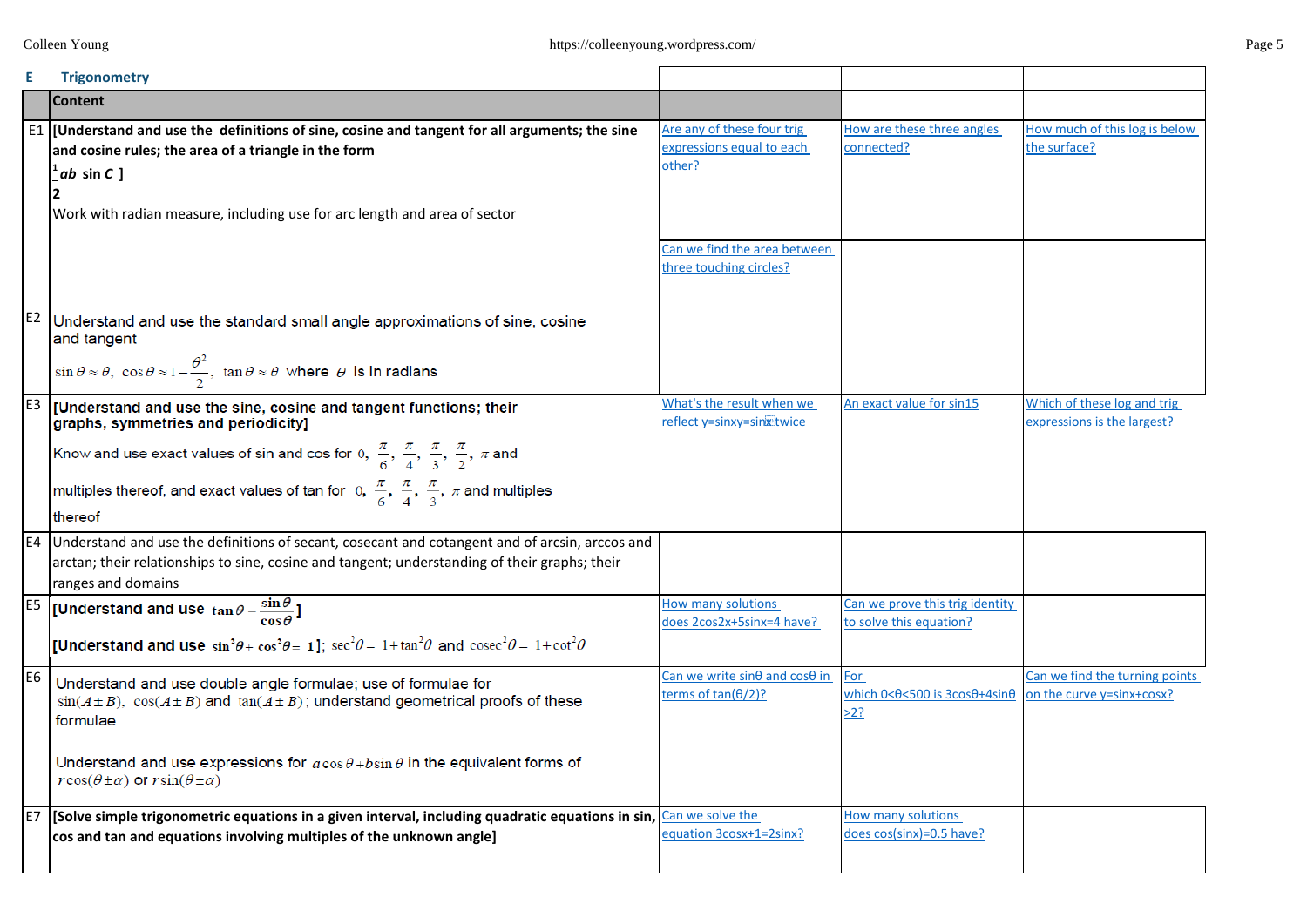Colleen Young https://colleenyoung.wordpress.com/ Page 6

| E8 Construct proofs involving trigonometric functions and identities                                                               |                     |  |
|------------------------------------------------------------------------------------------------------------------------------------|---------------------|--|
| E9 Use trigonometric functions to solve problems in context, including problems involving vectors, can we find the distance of the |                     |  |
| Ikinematics and forces                                                                                                             | tree from the road? |  |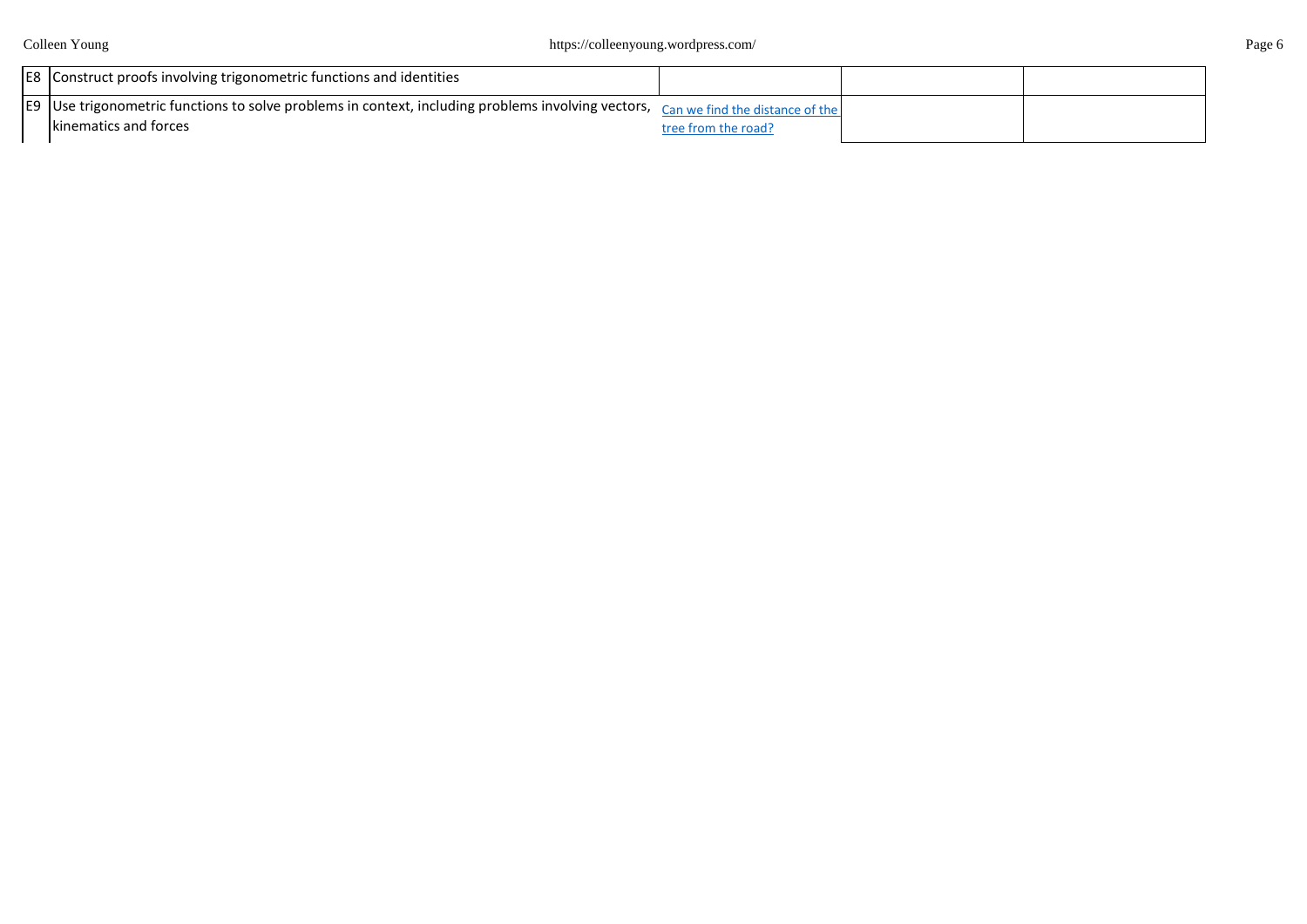|                | <b>Exponentials and logarithms</b>                                                                                                            |                                                      |                                            |                                        |
|----------------|-----------------------------------------------------------------------------------------------------------------------------------------------|------------------------------------------------------|--------------------------------------------|----------------------------------------|
|                | <b>Content</b>                                                                                                                                |                                                      |                                            |                                        |
|                | [Know and use the function $a^x$ and its graph, where a is positive]                                                                          |                                                      |                                            |                                        |
|                | [Know and use the function $e^x$ and its graph]                                                                                               |                                                      |                                            |                                        |
| F <sub>2</sub> | [Know that the gradient of $e^{kx}$ is equal to $ke^{kx}$ and hence understand<br>why the exponential model is suitable in many applications] |                                                      |                                            |                                        |
| F <sub>3</sub> | [Know and use the definition of $\log_a x$ as the inverse of $a^x$ , where a is                                                               | Can we find these log                                | Given this log equation, when              |                                        |
|                | positive and $x \ge 0$ ]                                                                                                                      | expressions in terms of log <sub>9</sub> x?          | can aa be largest?                         |                                        |
|                | [Know and use the function $\ln x$ and its graph]                                                                                             |                                                      |                                            |                                        |
|                | [Know and use $\ln x$ as the inverse function of $e^x$ ]                                                                                      |                                                      |                                            |                                        |
| F4             | [Understand and use the laws of logarithms:                                                                                                   | Can we use the laws of logs to<br>find $x$ and $y$ ? | Can we evaluate these log                  |                                        |
|                | $\log_a x + \log_a y = \log_a(xy)$ ; $\log_a x - \log_a y = \log_a \left(\frac{x}{y}\right)$ ; $k \log_a x = \log_a x^k$                      |                                                      | expressions without using a<br>calculator? |                                        |
|                | (including, for example, $k = -1$ and $k = -\frac{1}{2}$ )                                                                                    |                                                      |                                            |                                        |
| F <sub>5</sub> | [Solve equations of the form $a^x = b$ ]                                                                                                      | How many real roots                                  | When does 9x-3x+1=k have                   | Can we solve these                     |
|                |                                                                                                                                               | does $8x+4=4x+2x+2$ have?                            | one or more real solutions?                | simultaneous exponential<br>equations? |
| F <sub>6</sub> | [Use logarithmic graphs to estimate parameters in relationships of the<br>form $y = ax^n$ and $y = kb^x$ , given data for x and y]            |                                                      |                                            |                                        |
| IF7            | [Understand and use exponential growth and decay; use in modelling (examples may include                                                      |                                                      |                                            |                                        |
|                | the use of e in continuous compound interest, radioactive decay, drug concentration decay,                                                    |                                                      |                                            |                                        |
|                | exponential growth as a model for population growth); consideration of limitations and<br>refinements of exponential models]                  |                                                      |                                            |                                        |
|                |                                                                                                                                               |                                                      |                                            |                                        |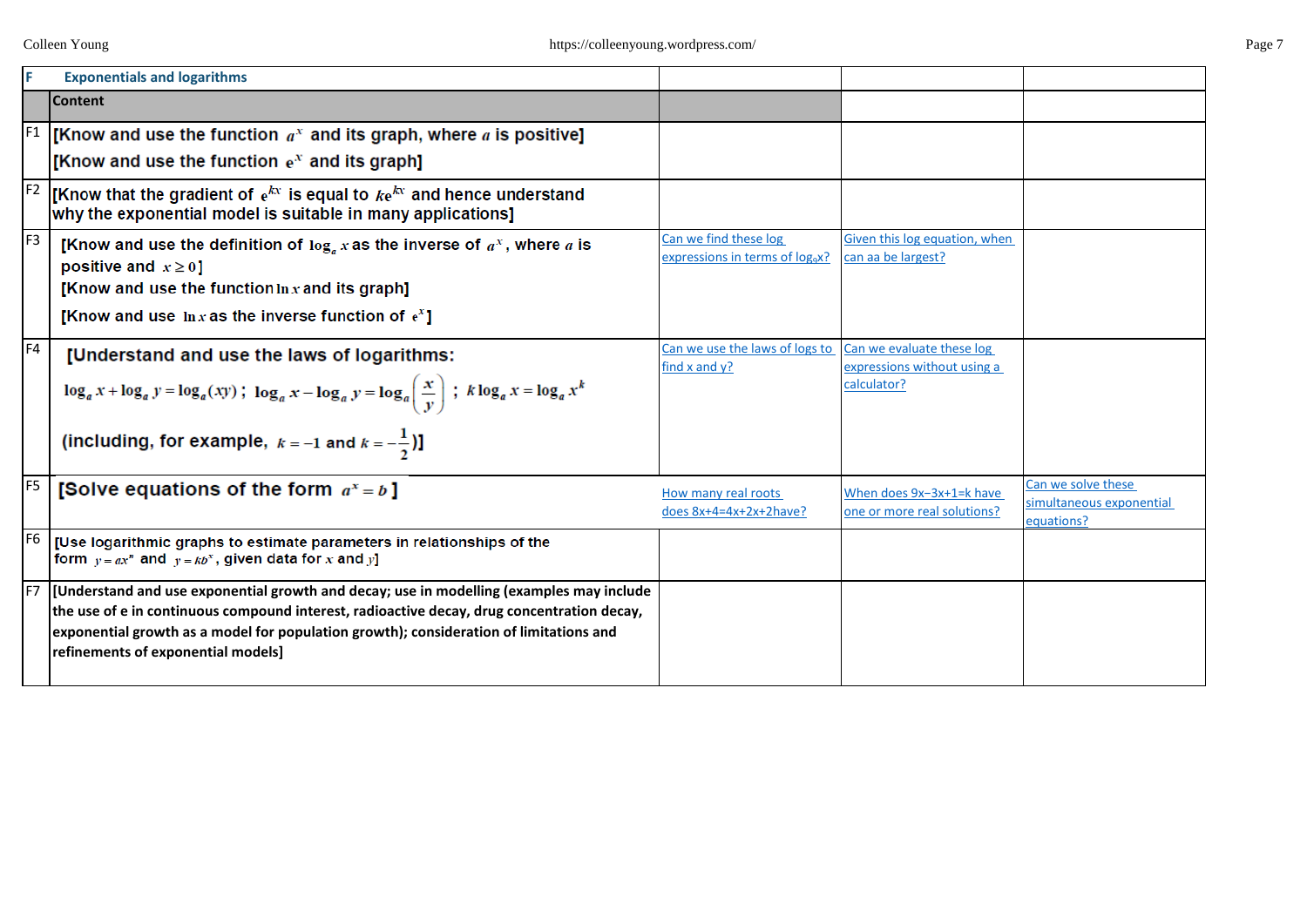| G              | <b>Differentiation</b>                                                                                                                                                                                                                                                                                                                                                                                                               |                                                                                         |                                                                        |                                                                     |
|----------------|--------------------------------------------------------------------------------------------------------------------------------------------------------------------------------------------------------------------------------------------------------------------------------------------------------------------------------------------------------------------------------------------------------------------------------------|-----------------------------------------------------------------------------------------|------------------------------------------------------------------------|---------------------------------------------------------------------|
|                | <b>Content</b>                                                                                                                                                                                                                                                                                                                                                                                                                       |                                                                                         |                                                                        |                                                                     |
| G <sub>1</sub> | <b>[Understand and use the derivative of <math>f(x)</math> as the gradient of the tangent</b><br>to the graph of $y = f(x)$ at a general point $(x, y)$ ; the gradient of the tangent<br>as a limit; interpretation as a rate of change; sketching the gradient<br>function for a given curve; second derivatives; differentiation from first<br>principles for small positive integer powers of $x$ ] and for $\sin x$ and $\cos x$ | Can we maximise the volume<br>of this metal tin?                                        |                                                                        |                                                                     |
|                | [Understand and use the second derivative as the rate of change of<br>gradient]; connection to convex and concave sections of curves and points<br>of inflection                                                                                                                                                                                                                                                                     |                                                                                         |                                                                        |                                                                     |
|                | $ \mathsf{G2}\>$ [Differentiate $x^{\prime\prime}$ , for rational values of $n$ , and related constant multiples,<br>sums and differences]                                                                                                                                                                                                                                                                                           | What happens if we expand,<br>then differentiate?                                       | What is the gradient of this<br>curve at its x-intercepts?             | Can we find the turning points<br>on the curve y=sinx+cosx?         |
|                | Differentiate $e^{kx}$ and $a^{kx}$ , $\sin kx$ , $\cos kx$ , $\tan kx$ and related sums, differences<br>and constant multiples                                                                                                                                                                                                                                                                                                      |                                                                                         |                                                                        |                                                                     |
|                | Understand and use the derivative of $\ln x$                                                                                                                                                                                                                                                                                                                                                                                         |                                                                                         |                                                                        |                                                                     |
|                | G3 [[Apply differentiation to find gradients, tangents and normals, maxima and minima and<br>stationary points], points of inflection<br>[Identify where functions are increasing or decreasing]                                                                                                                                                                                                                                     | Is the gradient function<br>increasing or decreasing on<br>this curve?                  | Can we find the locus of a<br>midpoint created by a<br>parabola?       | <b>What's the most economical</b><br>speed for this ship's journey? |
|                |                                                                                                                                                                                                                                                                                                                                                                                                                                      | Can we show the<br>function $(2x+1)/(x2-1)(2x+1)$<br>$(x2-1)$ can take all real values? |                                                                        |                                                                     |
|                | G4 Differentiate using the product rule, the quotient rule and the chain rule, including problems<br>involving connected rates of change and inverse functions                                                                                                                                                                                                                                                                       | Can we show $x>ln(1+x2)$ for<br>all x > 0?                                              | Can we track this constantly<br>growing patch of fluid?                |                                                                     |
|                | G5 Differentiate simple functions and relations defined implicitly or parametrically, for first<br>derivative only                                                                                                                                                                                                                                                                                                                   | Can we find this area by<br>integrating with respect to y?                              | Can we find the equation of<br>the normal to the curve<br>when $t=2$ ? | Can we find where the normal<br>is parallel to y=x?                 |
|                | G6 Construct simple differential equations in pure mathematics and in context,<br>(contexts may include kinematics, population growth and modelling the relationship between<br>price and demand)                                                                                                                                                                                                                                    |                                                                                         |                                                                        |                                                                     |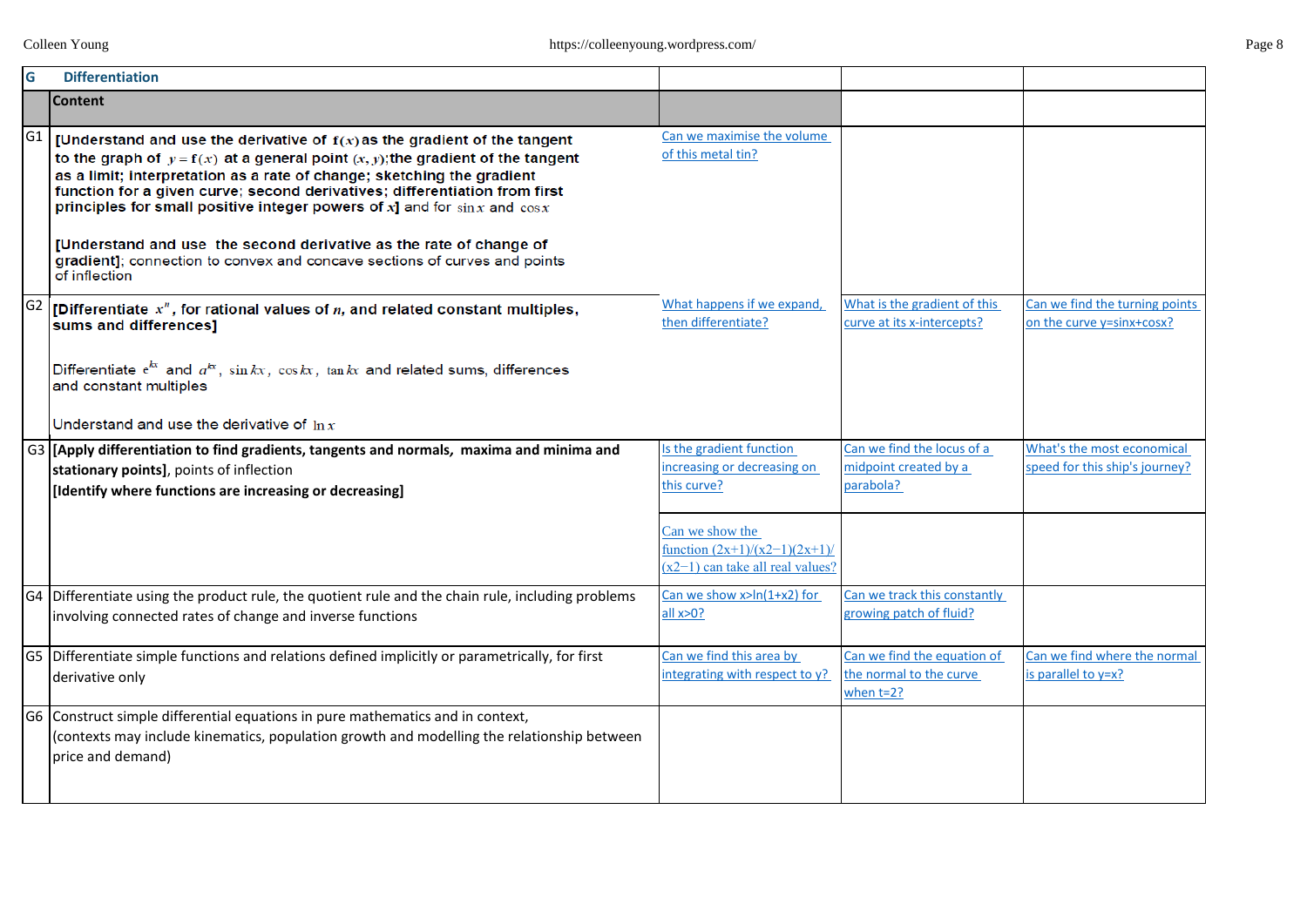| H              | Integration                                                                                                                                                                                                                                                                                                                                                                                                                                                                                                    |                                                                                                        |                                                                         |                                                                           |
|----------------|----------------------------------------------------------------------------------------------------------------------------------------------------------------------------------------------------------------------------------------------------------------------------------------------------------------------------------------------------------------------------------------------------------------------------------------------------------------------------------------------------------------|--------------------------------------------------------------------------------------------------------|-------------------------------------------------------------------------|---------------------------------------------------------------------------|
|                | <b>Content</b>                                                                                                                                                                                                                                                                                                                                                                                                                                                                                                 |                                                                                                        |                                                                         |                                                                           |
|                | H1  [Know and use the Fundamental Theorem of Calculus]                                                                                                                                                                                                                                                                                                                                                                                                                                                         | Can we find a curve from its<br>gradient function?                                                     |                                                                         |                                                                           |
| H <sub>2</sub> | [Integrate $x^n$ (excluding $n = -1$ ), and related sums, differences and<br>constant multiples ]                                                                                                                                                                                                                                                                                                                                                                                                              | Can we solve these<br>simultaneous equations with<br>integrals?                                        | Can we find the area<br>between sinx and sin2x?                         | Where do the curves y=sin2x<br>and y=sinx cross?                          |
|                | Integrate $e^{kx}$ , $\frac{1}{x}$ , sin $kx$ , coskx and related sums, differences and constant<br>multiples                                                                                                                                                                                                                                                                                                                                                                                                  |                                                                                                        |                                                                         |                                                                           |
|                | H3 [Evaluate definite integrals; use a definite integral to find the area under a curve] and the<br>area between two curves                                                                                                                                                                                                                                                                                                                                                                                    | Can we explain why this<br>integral is zero?<br>Can we find the area between<br>a parabola and a line? | Can we find the area enclosed<br>by this quadratic and the xx-<br>axis? | Can we find the area inside a<br>parabola, a tangent, and the x-<br>?axis |
|                | H4 Understand and use integration as the limit of a sum                                                                                                                                                                                                                                                                                                                                                                                                                                                        |                                                                                                        |                                                                         |                                                                           |
|                | H5 Carry out simple cases of integration by substitution and integration by parts; understand these Can we use integration by<br>methods as the inverse processes of the chain and product rules respectively<br>(Integration by substitution includes finding a suitable substitution and is limited to cases where integrals?<br>one substitution will lead to a function which can be integrated; integration by parts includes<br>more than one application of the method but excludes reduction formulae) | substitution on these                                                                                  |                                                                         |                                                                           |
|                | H6 Integrate using partial fractions that are linear in the denominator                                                                                                                                                                                                                                                                                                                                                                                                                                        |                                                                                                        |                                                                         |                                                                           |
|                | H7 Evaluate the analytical solution of simple first order differential equations with separable<br>variables, including finding particular solutions<br>(Separation of variables may require factorisation involving a common factor)                                                                                                                                                                                                                                                                          |                                                                                                        |                                                                         |                                                                           |
|                | H8 Interpret the solution of a differential equation in the context of solving a problem, including<br>identifying limitations of the solution; includes links to kinematics                                                                                                                                                                                                                                                                                                                                   |                                                                                                        |                                                                         |                                                                           |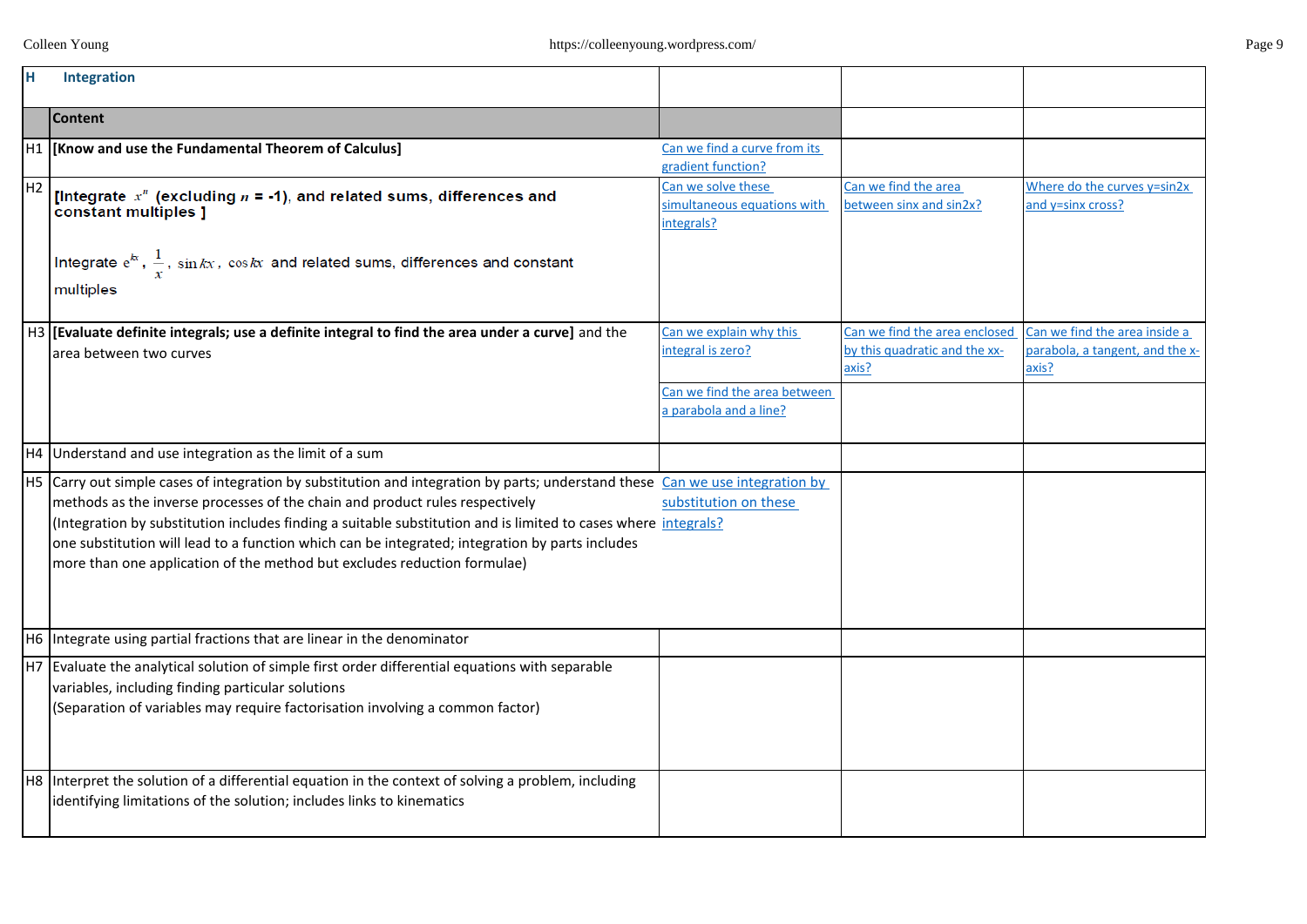|                | <b>Numerical methods</b>                                                                                                                                                                |                                                                         |  |
|----------------|-----------------------------------------------------------------------------------------------------------------------------------------------------------------------------------------|-------------------------------------------------------------------------|--|
|                | <b>Content</b>                                                                                                                                                                          |                                                                         |  |
| I <sub>1</sub> | Locate roots of $f(x) = 0$ by considering changes of sign of $f(x)$ in an interval of<br>x on which $f(x)$ is sufficiently well-behaved                                                 |                                                                         |  |
|                | Understand how change of sign methods can fail                                                                                                                                          |                                                                         |  |
| 12             | Solve equations approximately using simple iterative methods; be able to draw<br>associated cobweb and staircase diagrams                                                               |                                                                         |  |
|                | Solve equations using the Newton-Raphson method and other recurrence<br>relations of the form $x_{n+1} = g(x_n)$                                                                        |                                                                         |  |
|                | Understand how such methods can fail                                                                                                                                                    |                                                                         |  |
| 13             | Understand and use numerical integration of functions, including the use of the trapezium rule<br>and estimating the approximate area under a curve and limits that it must lie between |                                                                         |  |
| 4              | Use numerical methods to solve problems in context                                                                                                                                      |                                                                         |  |
|                | <b>Vectors</b>                                                                                                                                                                          |                                                                         |  |
|                | <b>Content</b>                                                                                                                                                                          |                                                                         |  |
|                | 11  [Use vectors in two dimensions] and in three dimensions                                                                                                                             | When are these vectors<br>parallel/perpendicular/the<br>same length?    |  |
| J2             | [Calculate the magnitude and direction of a vector and convert between component form<br>and magnitude/direction form]                                                                  |                                                                         |  |
| J3             | [Add vectors diagrammatically and perform the algebraic operations of vector addition and<br>multiplication by scalars, and understand their geometrical interpretations]               |                                                                         |  |
| J4             | Understand and use position vectors; calculate the distance between two points<br>represented by position vectors]                                                                      |                                                                         |  |
| J5             | [Use vectors to solve problems in pure mathematics and in context, including forces] and<br>kinematics                                                                                  | What is the position vector<br>of DD if ABCDABCD is a<br>parallelogram? |  |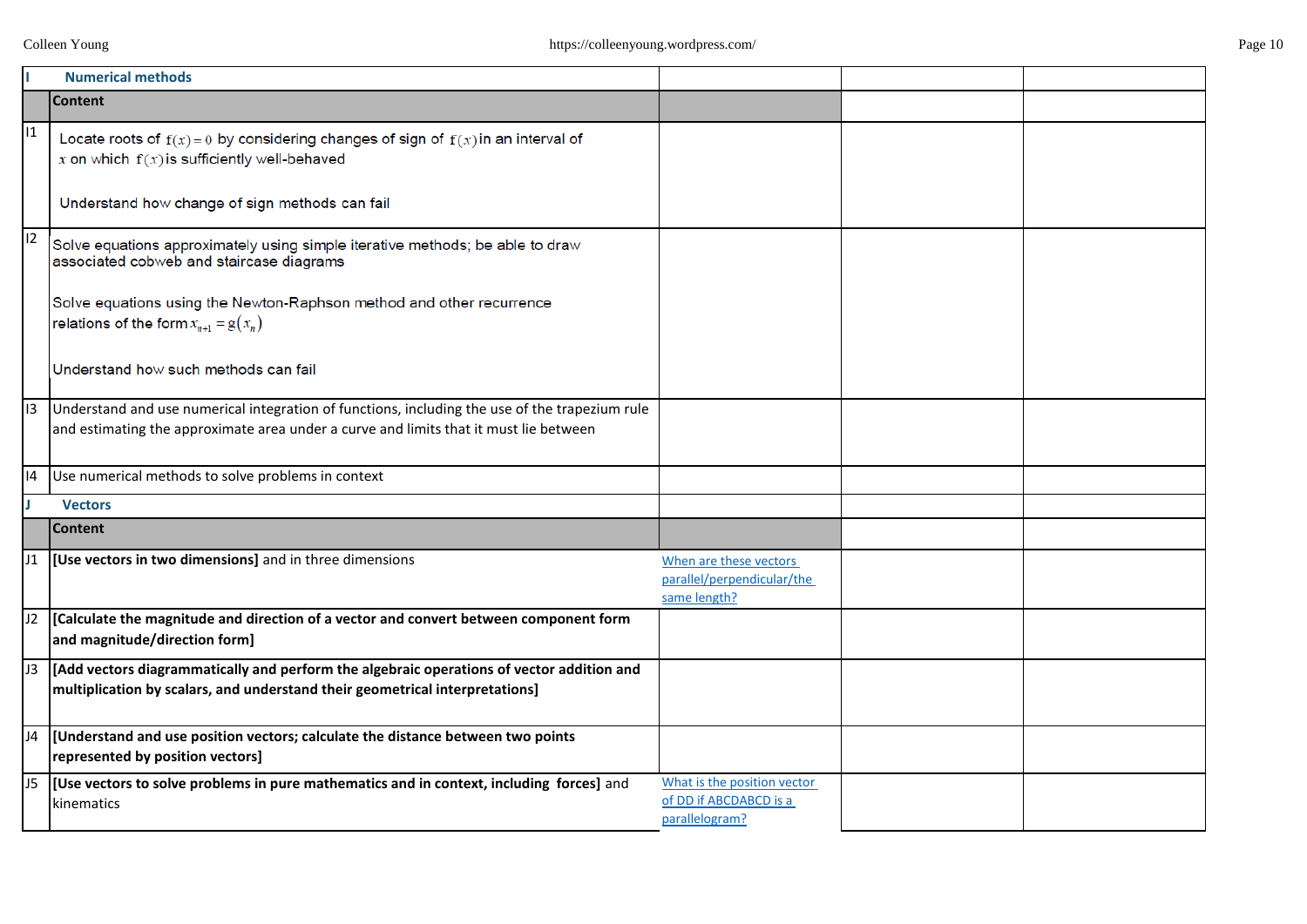| For sections K to O students must demonstrate the ability to use calculator technology to      |  |  |
|------------------------------------------------------------------------------------------------|--|--|
| I compute summary statistics and access probabilities from standard statistical distributions. |  |  |
|                                                                                                |  |  |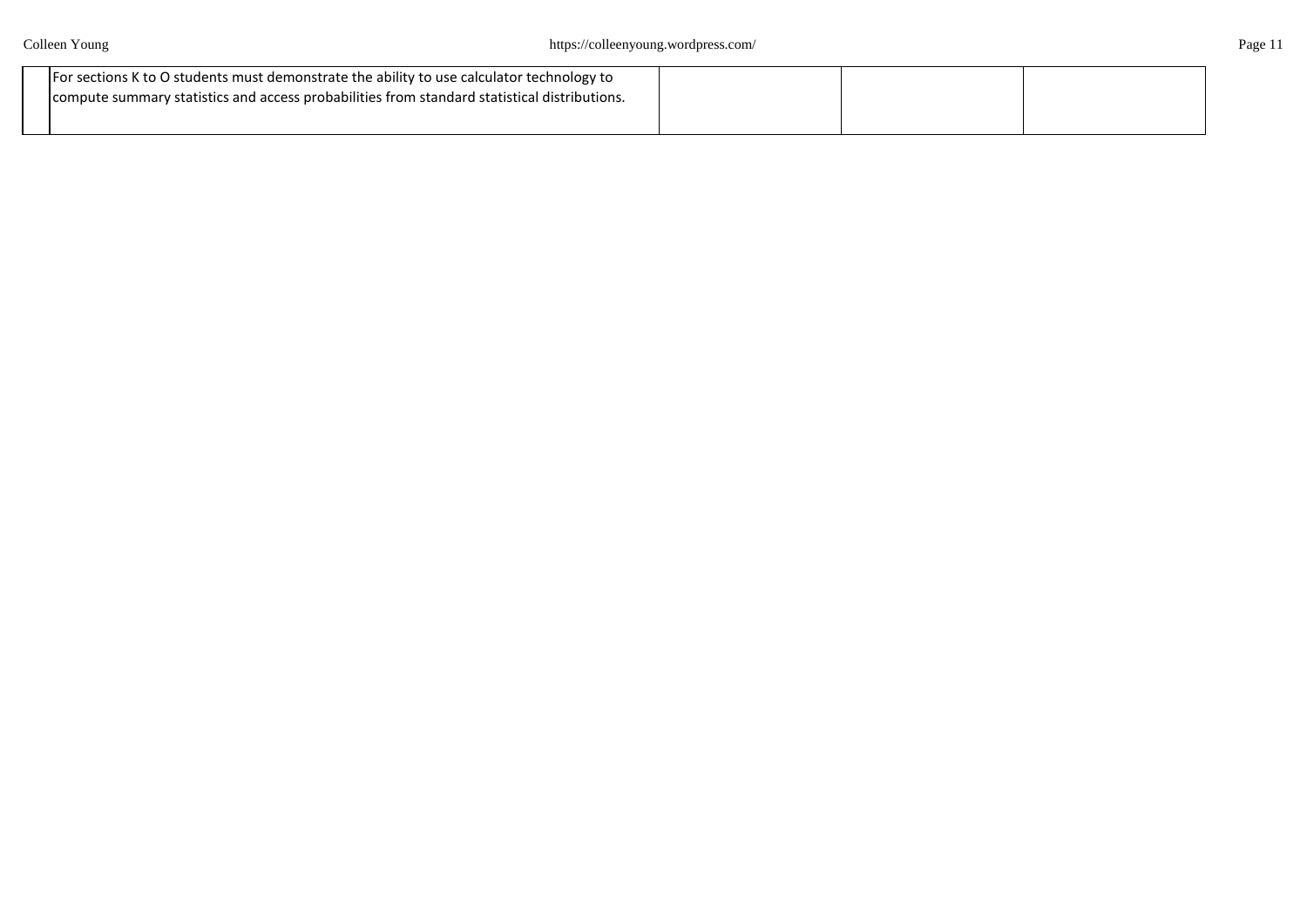| K   | <b>Statistical sampling</b>                                                                                                                                                                                                                                                                                                                                                                                                                       |  |  |
|-----|---------------------------------------------------------------------------------------------------------------------------------------------------------------------------------------------------------------------------------------------------------------------------------------------------------------------------------------------------------------------------------------------------------------------------------------------------|--|--|
|     | <b>Content</b>                                                                                                                                                                                                                                                                                                                                                                                                                                    |  |  |
|     | K1  [Understand and use the terms 'population' and 'sample']<br>[Use samples to make informal inferences about the population]<br>[Understand and use sampling techniques, including simple random sampling and<br>opportunity sampling]<br>[Select or critique sampling techniques in the context of solving a statistical problem,<br>including understanding that different samples can lead to different conclusions about the<br>population] |  |  |
|     | Data presentation and interpretation                                                                                                                                                                                                                                                                                                                                                                                                              |  |  |
|     | <b>Content</b>                                                                                                                                                                                                                                                                                                                                                                                                                                    |  |  |
|     | [Interpret diagrams for single-variable data, including understanding that area in a histogram<br>represents frequency]<br>[Connect to probability distributions]                                                                                                                                                                                                                                                                                 |  |  |
|     | $\lfloor 2 \rfloor$ [Interpret scatter diagrams and regression lines for bivariate data, including recognition of<br>scatter diagrams which include distinct sections of the population (calculations involving<br>regression lines are excluded)]<br>[Understand informal interpretation of correlation] [Understand that correlation does not<br>imply causation]                                                                               |  |  |
| IL3 | [Interpret measures of central tendency and variation, extending to standard deviation]<br>[Be able to calculate standard deviation, including from summary statistics]                                                                                                                                                                                                                                                                           |  |  |
| L4  | [Recognise and interpret possible outliers in data sets and statistical diagrams]<br>[Select or critique data presentation techniques in the context of a statistical problem]<br>[Be able to clean data, including dealing with missing data, errors and outliers]                                                                                                                                                                               |  |  |
| M   | <b>Probability</b>                                                                                                                                                                                                                                                                                                                                                                                                                                |  |  |
|     | <b>Content</b>                                                                                                                                                                                                                                                                                                                                                                                                                                    |  |  |
|     | $\mathsf{M1}$ [Understand and use mutually exclusive and independent events when calculating<br>probabilities]<br>[Link to discrete and continuous distributions]                                                                                                                                                                                                                                                                                 |  |  |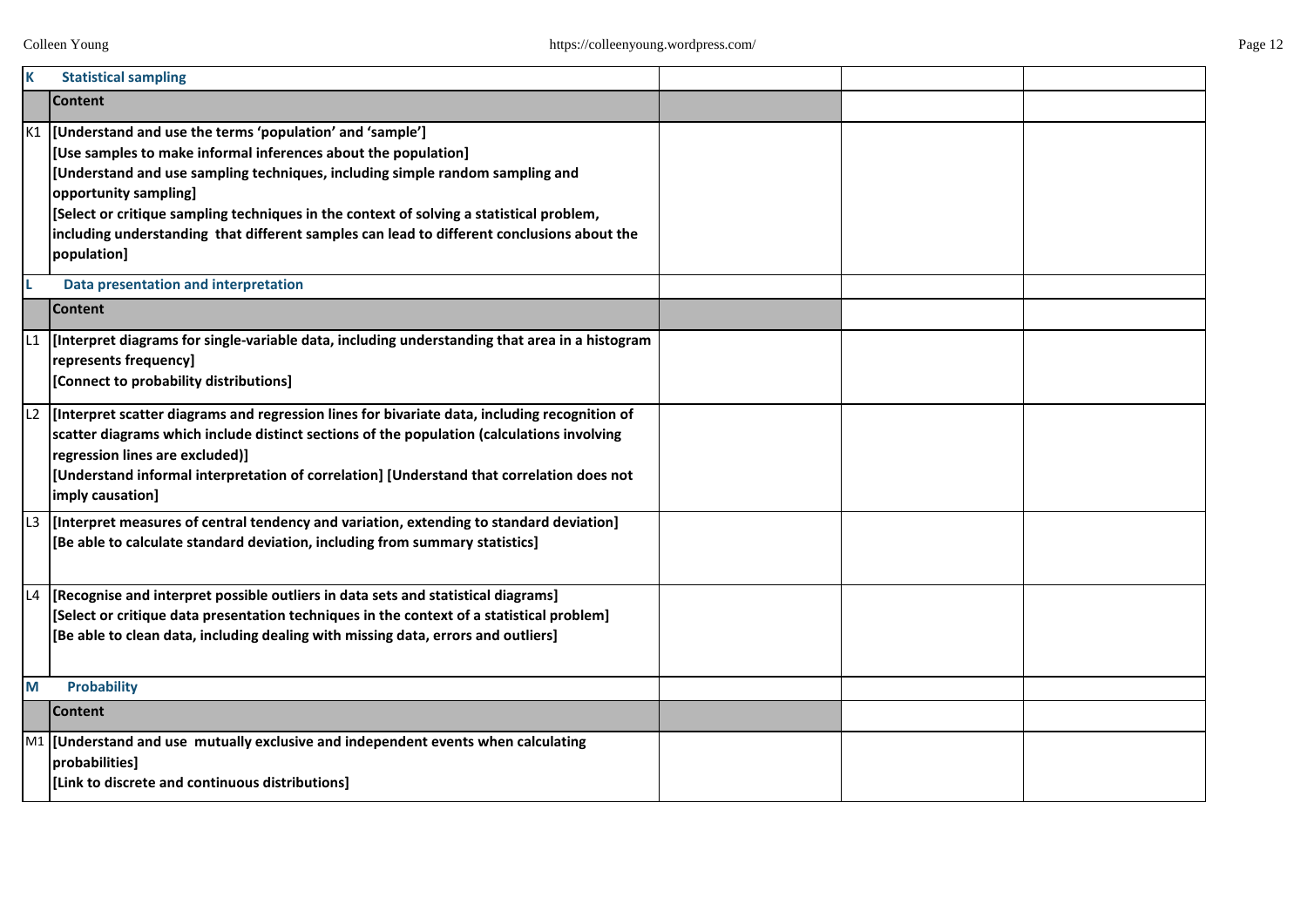| M2 | Understand and use conditional probability, including the use of tree diagrams,<br>Venn diagrams, two-way tables<br>Understand and use the conditional probability formula<br>$P(A   B) = \frac{P(A \cap B)}{P(B)}$ |  |  |
|----|---------------------------------------------------------------------------------------------------------------------------------------------------------------------------------------------------------------------|--|--|
|    |                                                                                                                                                                                                                     |  |  |
|    | M3 Modelling with probability, including critiquing assumptions made and the likely effect of more                                                                                                                  |  |  |
|    | realistic assumptions                                                                                                                                                                                               |  |  |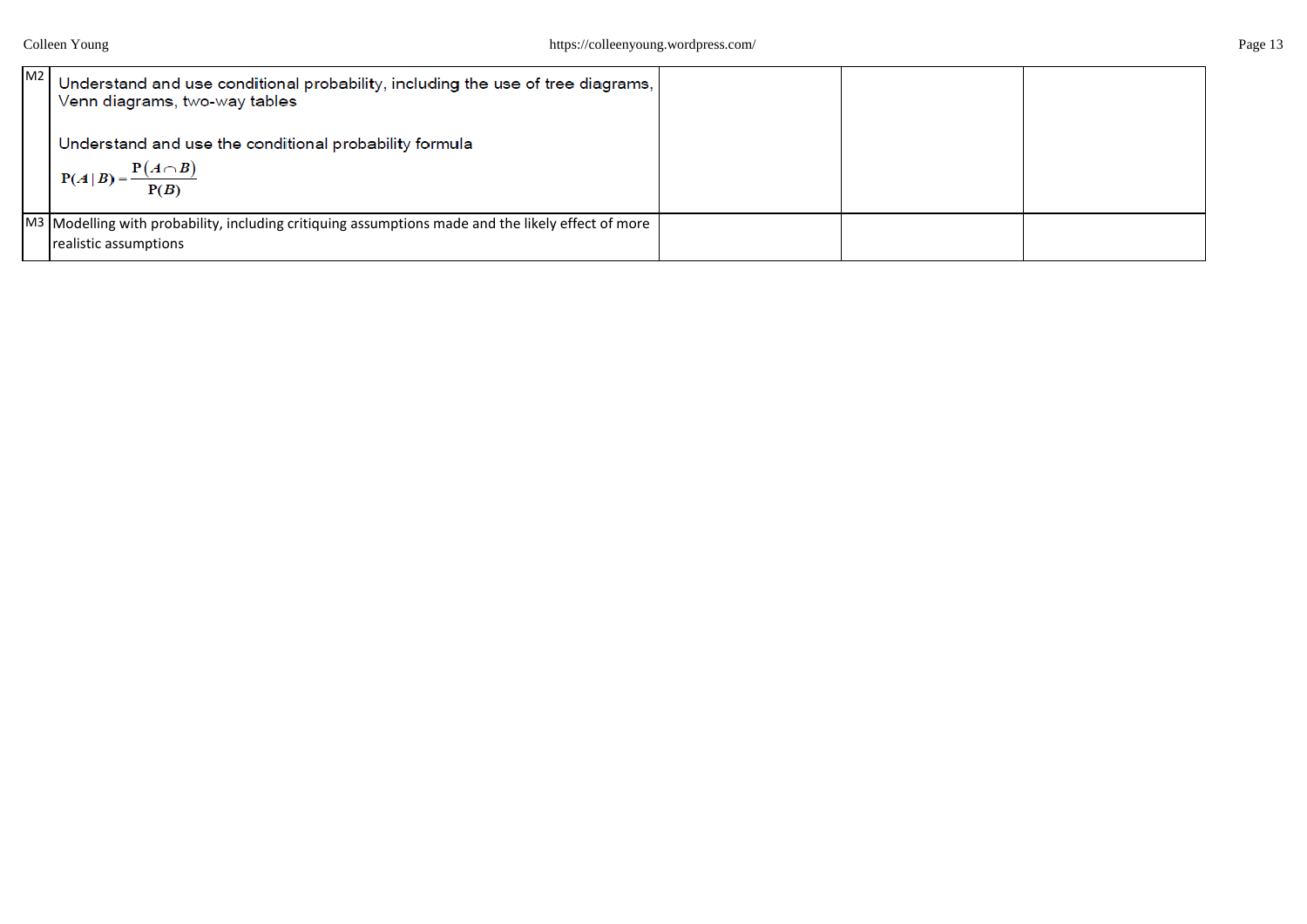| N            | <b>Statistical distributions</b>                                                                                                                                                                                                                                                                                                                                                                                                                                                                                                                                       |  |  |
|--------------|------------------------------------------------------------------------------------------------------------------------------------------------------------------------------------------------------------------------------------------------------------------------------------------------------------------------------------------------------------------------------------------------------------------------------------------------------------------------------------------------------------------------------------------------------------------------|--|--|
|              | <b>Content</b>                                                                                                                                                                                                                                                                                                                                                                                                                                                                                                                                                         |  |  |
|              | $\vert$ N1 $\vert$ [Understand and use simple, discrete probability distributions (calculation of mean and<br>variance of discrete random variables is excluded), including the binomial distribution, as a<br>model; calculate probabilities using the binomial distribution]                                                                                                                                                                                                                                                                                         |  |  |
|              |                                                                                                                                                                                                                                                                                                                                                                                                                                                                                                                                                                        |  |  |
|              | N2 Understand and use the Normal distribution as a model; find probabilities using the Normal<br>distribution<br>Link to histograms, mean, standard deviation, points of inflection and the binomial distribution                                                                                                                                                                                                                                                                                                                                                      |  |  |
|              |                                                                                                                                                                                                                                                                                                                                                                                                                                                                                                                                                                        |  |  |
|              | N3 Select an appropriate probability distribution for a context, with appropriate reasoning,<br>including recognising when the binomial or Normal model may not be appropriate                                                                                                                                                                                                                                                                                                                                                                                         |  |  |
| $\mathbf{o}$ | <b>Statistical hypothesis testing</b>                                                                                                                                                                                                                                                                                                                                                                                                                                                                                                                                  |  |  |
|              | <b>Content</b>                                                                                                                                                                                                                                                                                                                                                                                                                                                                                                                                                         |  |  |
|              | $\vert$ O1 $\vert$ [Understand and apply the language of statistical hypothesis testing, developed through a<br>binomial model: null hypothesis, alternative hypothesis, significance level, test statistic, 1-tail<br>test, 2-tail test, critical value, critical region, acceptance region, p-value]; extend to<br>correlation coefficients as measures of how close data points lie to a straight line and be able to<br>interpret a given correlation coefficient using a given p-value or critical value (calculation of<br>correlation coefficients is excluded) |  |  |
|              | $ 02 $ [Conduct a statistical hypothesis test for the proportion in the binomial distribution and<br>interpret the results in context]<br>[Understand that a sample is being used to make an inference about the population and<br>appreciate that the significance level is the probability of incorrectly rejecting the null<br>hypothesis]                                                                                                                                                                                                                          |  |  |
|              | O3 Conduct a statistical hypothesis test for the mean of a Normal distribution with known, given or<br>assumed variance and interpret the results in context                                                                                                                                                                                                                                                                                                                                                                                                           |  |  |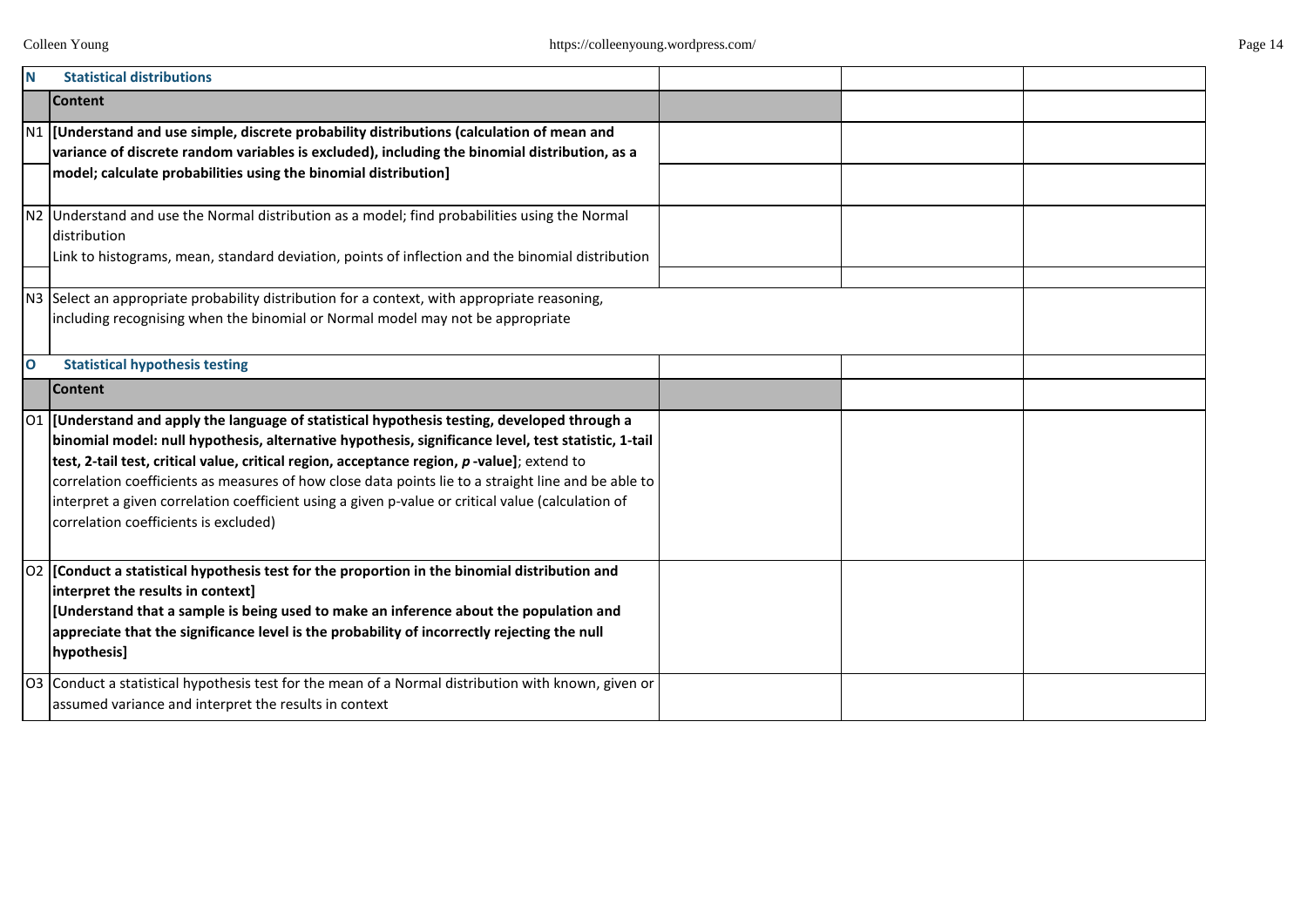| P                       | <b>Quantities and units in mechanics</b>                                                                                                                                                                                                 |                                              |                                                                                            |                |
|-------------------------|------------------------------------------------------------------------------------------------------------------------------------------------------------------------------------------------------------------------------------------|----------------------------------------------|--------------------------------------------------------------------------------------------|----------------|
|                         | <b>Content</b>                                                                                                                                                                                                                           |                                              |                                                                                            |                |
| P <sub>1</sub>          | [Understand and use fundamental quantities and units in the S.I. system: length, time, mass]<br>[Understand and use derived quantities and units: velocity, acceleration, force, weight],<br>moment                                      |                                              |                                                                                            |                |
| $\overline{\mathbf{Q}}$ | <b>Kinematics</b>                                                                                                                                                                                                                        |                                              |                                                                                            |                |
|                         | <b>Content</b>                                                                                                                                                                                                                           |                                              |                                                                                            |                |
|                         | $\vert$ Q1  [Understand and use the language of kinematics: position; displacement; distance travelled;<br>velocity; speed; acceleration]                                                                                                |                                              |                                                                                            |                |
|                         | $ Q2 $ [Understand, use and interpret graphs in kinematics for motion in a straight line:<br>displacement against time and interpretation of gradient; velocity against time and<br>interpretation of gradient and area under the graph] | At what time would these two<br>trains meet? | Can we calculate the total time What's the average speed of<br>taken for this car journey? | the second car |
|                         | $\vert$ Q3  [Understand, use and derive the formulae for constant acceleration for motion in a straight<br>line]; extend to 2 dimensions using vectors                                                                                   |                                              |                                                                                            |                |
| Q4                      | [Use calculus in kinematics for motion in a straight line:<br>$v = \frac{dr}{dt}$ , $a = \frac{dv}{dt} = \frac{d^2r}{dt^2}$ , $r = \int v dt$ , $v = \int a dt$ ]; extend to 2 dimensions using vectors                                  |                                              |                                                                                            |                |
|                         | Q5 Model motion under gravity in a vertical plane using vectors; projectiles                                                                                                                                                             |                                              |                                                                                            |                |